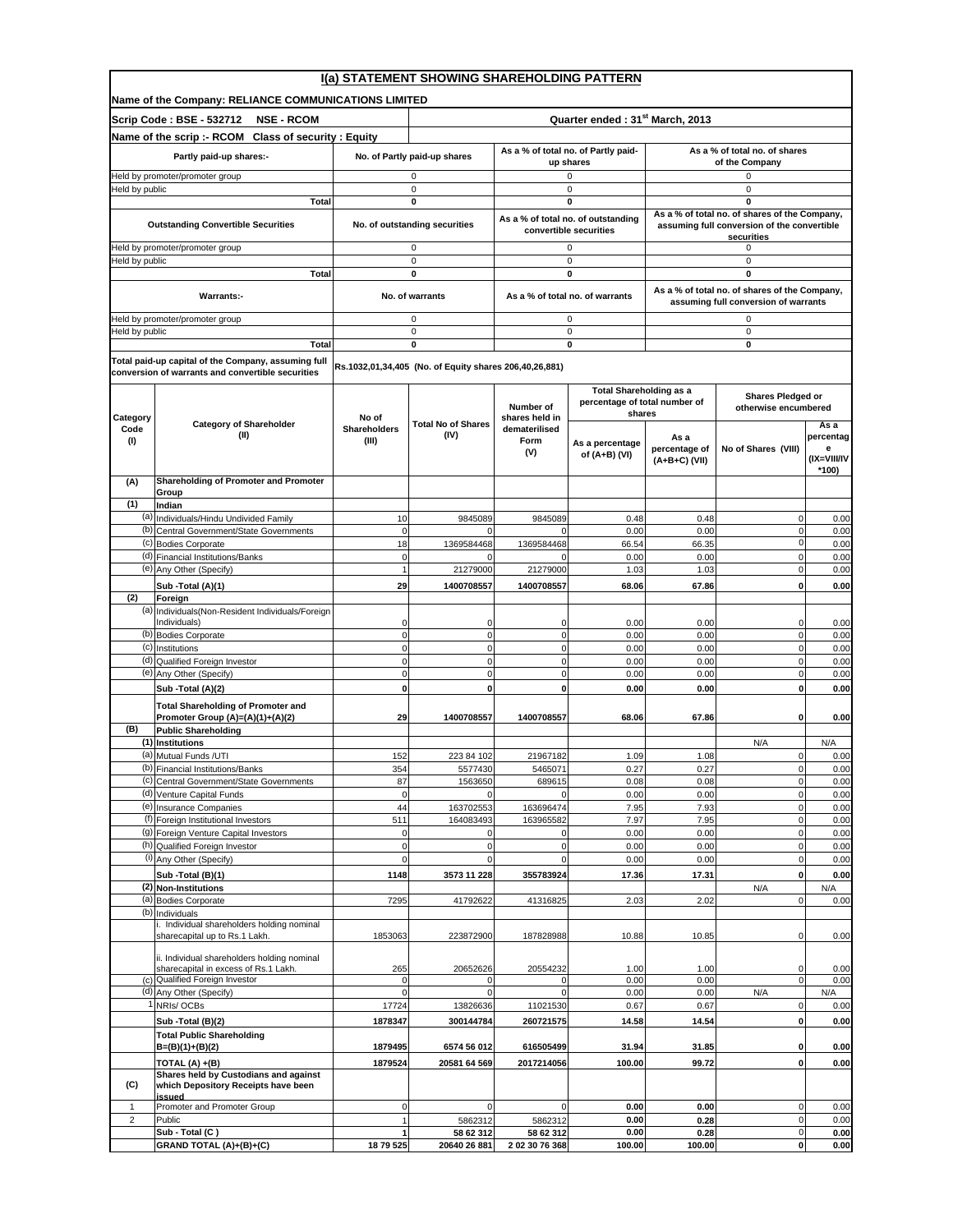## (SHAREHOLDING PATTERN- 31.03.2013)

#### **I(b) Statement showing holding of securities (including shares, warrants, convertible securities) of persons belonging to the category "Promoter and Promoter Group"**

|              |                                                                                         | Details of shares held      |                                                | Encumbered shares (*)    |                          |                                                                                       |                          | <b>Details of warrants</b>                                                       | <b>Details of convertible</b>                      |                                                                                     | <b>Total shares (including</b>                                                                                                          |
|--------------|-----------------------------------------------------------------------------------------|-----------------------------|------------------------------------------------|--------------------------|--------------------------|---------------------------------------------------------------------------------------|--------------------------|----------------------------------------------------------------------------------|----------------------------------------------------|-------------------------------------------------------------------------------------|-----------------------------------------------------------------------------------------------------------------------------------------|
| Sr No<br>(1) | Name of the shareholder<br>(II)                                                         | No. of Shares held<br>(III) | As a % of grand<br>Total $(A)+(B)+(C)$<br>(IV) | No.<br>(V)               | (VI)=(V)/(III)*100       | As a % of grand<br>As a percentage total (A)+(B)+(C) of<br>sub-clause (I)(a)<br>(VII) | Number of<br>(VIII)      | As a % total<br>number of<br>warrants held warrants of the<br>same class<br>(IX) | Number of<br>convertible<br>securities held<br>(X) | As a % total<br>number of<br>convertible<br>securities of the<br>same class<br>(XI) | underlying shares assuming<br>full conversion of warrants<br>and convertible securities)<br>as a % of diluted share<br>capital<br>(XII) |
|              | 1 AAA Communication Private Limited                                                     | 72 31 10 172                | 35.03                                          | $\overline{\phantom{a}}$ | $\overline{\phantom{a}}$ | 0.00                                                                                  | $\sim$                   | 0.00                                                                             | $\overline{\phantom{a}}$                           | 0.00                                                                                | 35.03                                                                                                                                   |
|              | 2 AAA Industries Private Limited                                                        | 30 00 00 000                | 14.53                                          | $\overline{\phantom{a}}$ | $\overline{\phantom{a}}$ | 0.00                                                                                  | $\sim$                   | 0.00                                                                             | $\overline{\phantom{a}}$                           | 0.00                                                                                | 14.53                                                                                                                                   |
|              | 3 ADA Enterprises and Ventures Private Limited                                          | 30 00 00 000                | 14.53                                          | $\overline{\phantom{a}}$ | $\overline{\phantom{a}}$ | 0.00                                                                                  |                          | 0.00                                                                             | $\overline{\phantom{a}}$                           | 0.00                                                                                | 14.53                                                                                                                                   |
|              | 4 Shri Jai Anmol A. Ambani                                                              | 16 69 759                   | 0.08                                           | $\overline{\phantom{a}}$ | $\overline{\phantom{a}}$ | 0.00                                                                                  | $\sim$                   | 0.00                                                                             | $\overline{\phantom{a}}$                           | 0.00                                                                                | 0.08                                                                                                                                    |
|              | Mast Jai Anshul A. Ambani (through Father and natura<br>5 quardian Shri Anil D. Ambani) | 100                         | 0.00                                           | $\overline{\phantom{a}}$ | $\overline{\phantom{a}}$ | 0.00                                                                                  |                          | 0.00                                                                             | $\overline{\phantom{a}}$                           | 0.00                                                                                | 0.00                                                                                                                                    |
|              | Reliance ADA Group Trustees Private Limited -<br>6 Trustees of RCOM ESOS Trust          | 2 12 79 000                 | 1.03                                           |                          | $\overline{\phantom{a}}$ | 0.00                                                                                  |                          | 0.00                                                                             | $\overline{\phantom{a}}$                           | 0.00                                                                                | 1.03                                                                                                                                    |
|              | 7 Reliance Capital Limited                                                              | 3 10 95 295                 | 1.51                                           | $\overline{\phantom{a}}$ | $\sim$                   | 0.00                                                                                  | $\sim$                   | 0.00                                                                             | $\overline{\phantom{a}}$                           | 0.00                                                                                | 1.51                                                                                                                                    |
|              | 8 Shreeji Comtrade LLP                                                                  | 15 00 000                   | 0.07                                           | $\overline{\phantom{a}}$ | $\overline{\phantom{a}}$ | 0.00                                                                                  |                          | 0.00                                                                             | $\overline{\phantom{a}}$                           | 0.00                                                                                | 0.07                                                                                                                                    |
|              | 9 Shrikrishna Tradecom LLP                                                              | 15 00 000                   | 0.07                                           | $\overline{\phantom{a}}$ | $\sim$                   | 0.00                                                                                  |                          | 0.00                                                                             | $\overline{\phantom{a}}$                           | 0.00                                                                                | 0.07                                                                                                                                    |
|              | 10 Reliance Innoventures Private Limited                                                | 1 23 79 001                 | 0.60                                           | $\overline{\phantom{a}}$ | $\overline{\phantom{a}}$ | 0.00                                                                                  | $\sim$                   | 0.00                                                                             | $\overline{\phantom{a}}$                           | 0.00                                                                                | 0.60                                                                                                                                    |
|              | 11 Shri Anil D. Ambani                                                                  | 18 59 171                   | 0.09                                           | $\overline{\phantom{a}}$ | $\overline{\phantom{a}}$ | 0.00                                                                                  | $\overline{\phantom{a}}$ | 0.00                                                                             | $\blacksquare$                                     | 0.00                                                                                | 0.09                                                                                                                                    |
|              | 12 Smt. Kokila D. Ambani                                                                | 46 65 227                   | 0.23                                           | $\sim$                   | $\sim$                   | 0.00                                                                                  | $\sim$                   | 0.00                                                                             | $\overline{\phantom{a}}$                           | 0.00                                                                                | 0.23                                                                                                                                    |
|              | 13 Smt. Tina A. Ambani                                                                  | 16 50 832                   | 0.08                                           |                          | $\overline{\phantom{a}}$ | 0.00                                                                                  |                          | 0.00                                                                             | $\overline{\phantom{a}}$                           | 0.00                                                                                | 0.08                                                                                                                                    |
|              | <b>TOTAL</b>                                                                            | 140 07 08 557               | 67.86                                          | $\mathbf{0}$             | 0.00                     | 0.00                                                                                  |                          | 0.00                                                                             |                                                    | 0.00                                                                                | 67.86                                                                                                                                   |

(\*) The term "encumbrance" has the same meaning as assigned to it in regulatiion 28(3) of the SAST Regulations, 2011.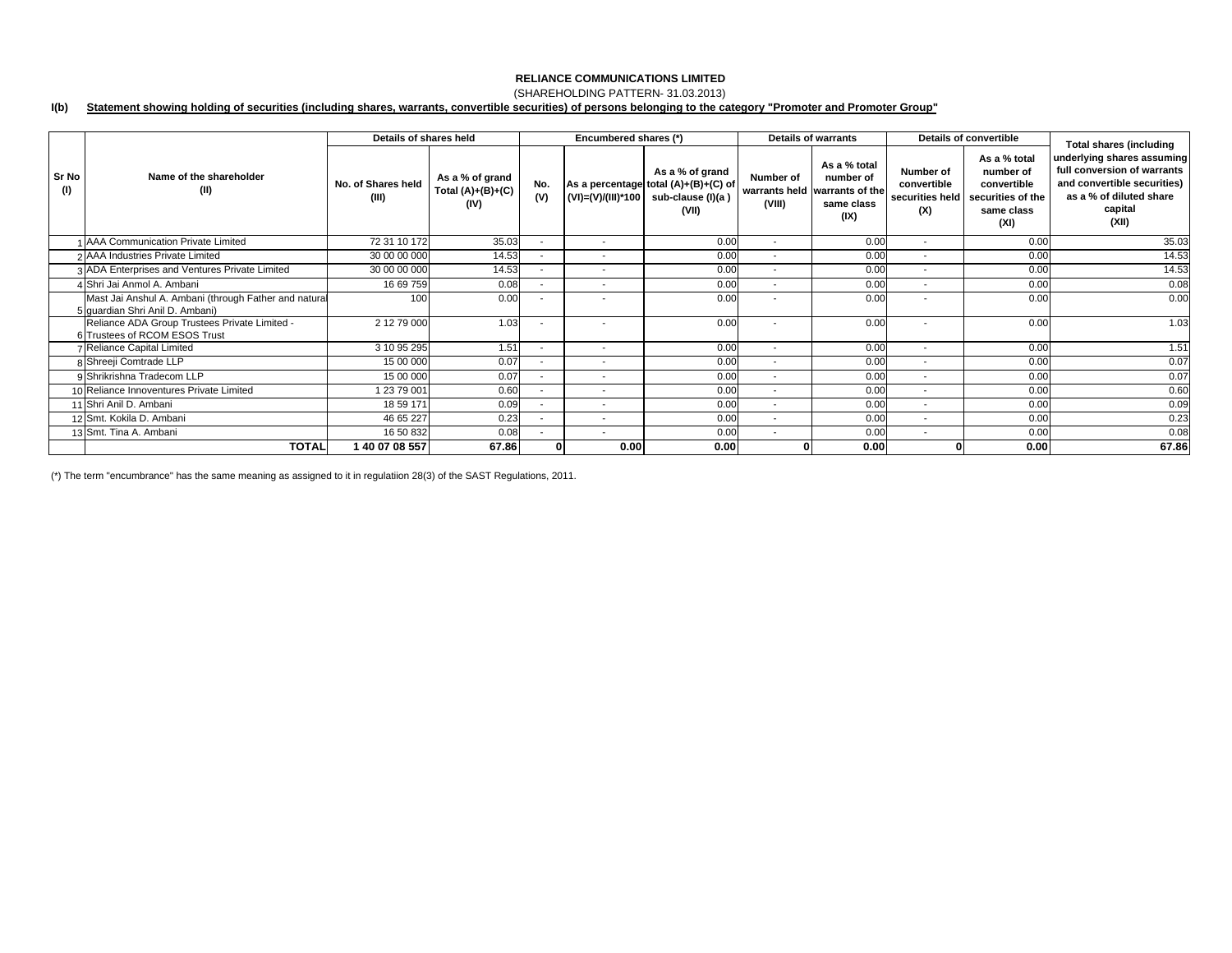(SHAREHOLDING PATTERN - 31.03.2013)

## **I(c)(i) Statement showing holding of securities (including shares, warrants, convertible securities) of persons belonging to the category "Public" and holding more than 1% of the total number of shares**

|              |                                                |                      | Shares as a percentage of                                                                                      | <b>Details of Warrants</b> |                                                            | <b>Details of Convertible securities</b>    |                                                                         | Total shares (including                                                                                                     |  |
|--------------|------------------------------------------------|----------------------|----------------------------------------------------------------------------------------------------------------|----------------------------|------------------------------------------------------------|---------------------------------------------|-------------------------------------------------------------------------|-----------------------------------------------------------------------------------------------------------------------------|--|
| <b>Sr No</b> | Name of the shareholder                        | No of shares<br>held | total number of<br>shares{i.e., Grand Total<br>$(A)+(B)+(C)$ indicated in<br>statement at para(I)(a)<br>above} | Number of<br>warrants held | As a % of total<br>number of warrants<br>of the same class | Number of<br>convertible<br>securities held | % w.r.t. total number of<br>convertible securities of<br>the same class | underlying shares assuming<br>full conversion of warrants and<br>convertible securities) as a %<br>of diluted share capital |  |
|              | 1 Life Insurance Corporation Of India          | 149603497            | 7.25                                                                                                           |                            |                                                            |                                             |                                                                         | 7.25                                                                                                                        |  |
|              | 2 Reliance Capital Trustee Company Limited A/C | 21198665             | 1.03                                                                                                           |                            |                                                            |                                             |                                                                         | 1.03                                                                                                                        |  |
|              | <b>TOTAL</b>                                   | 170802162            | 8.28                                                                                                           |                            |                                                            |                                             |                                                                         | 8.28                                                                                                                        |  |

## **I(c)(ii) Statement showing holding of securities (including shares, warrants, convertible securities) of persons (together with PAC) belonging to the category "Public" and holding more than 5% of the total number of shares of the company**

|       | Name(s) of the shareholder(s) and the Persons  <br>Acting in Concert (PAC) with them | No of shares | Shares as a percentage of                                                | <b>Details of Warrants</b> |                                                            | <b>Details of Convertible securities</b>    |                                                                         | Total shares (including         |
|-------|--------------------------------------------------------------------------------------|--------------|--------------------------------------------------------------------------|----------------------------|------------------------------------------------------------|---------------------------------------------|-------------------------------------------------------------------------|---------------------------------|
| Sr No |                                                                                      |              | total number of<br>shares{i.e.,Grand Total<br>$(A)+(B)+(C)$ indicated in | Number of<br>warrants      | As a % of total<br>number of warrants<br>of the same class | Number of<br>convertible<br>securities held | % w.r.t. total number of<br>convertible securities of<br>the same class | underlying shares assuming      |
|       |                                                                                      |              |                                                                          |                            |                                                            |                                             |                                                                         | full conversion of warrants and |
|       |                                                                                      |              |                                                                          |                            |                                                            |                                             |                                                                         | convertible securities) as a %  |
|       |                                                                                      |              | statement at para(I)(a)                                                  |                            |                                                            |                                             |                                                                         | of diluted share capital        |
|       | 1 Life Insurance Corporation Of India                                                | 149603497    | 7.25                                                                     |                            |                                                            |                                             |                                                                         | 7.25                            |
|       | <b>TOTALI</b>                                                                        | 149603497    | 7.25                                                                     |                            |                                                            |                                             |                                                                         | 7.25                            |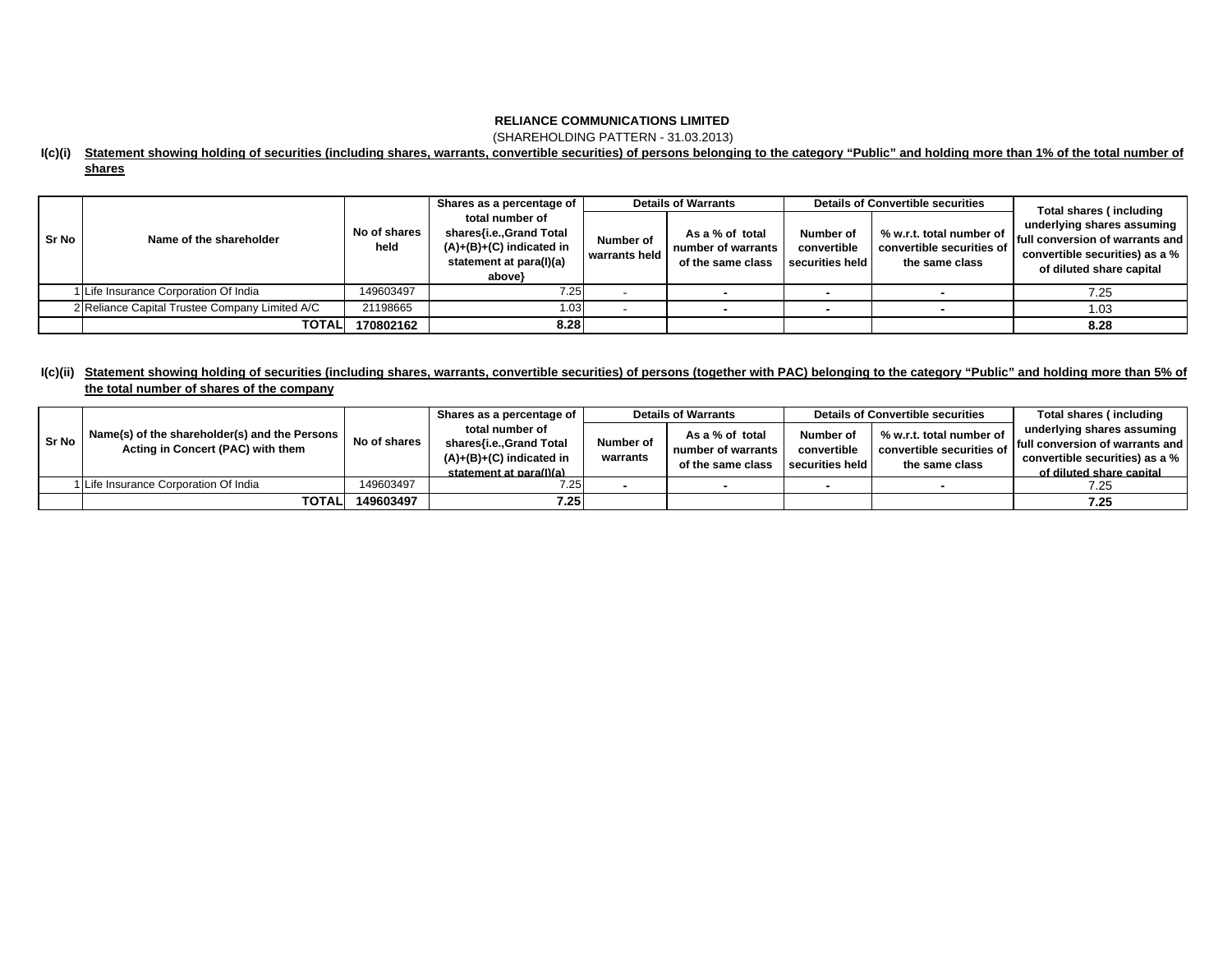(SHAREHOLDING PATTERN - 31.03.2013)

#### **I(d) Statement showing details of locked -in shares**

| Sr No | Name of the shareholder | <b>Category of Shareholders</b><br>Promoter Group / Promoter   No of locked-in shares<br>/ Public |     | Locked-in shares as a percentage of<br>total number of shares{i.e.,Grand<br>Total $(A)+(B)+(C)$ indicated in<br>statement at para(I)(a) above} |
|-------|-------------------------|---------------------------------------------------------------------------------------------------|-----|------------------------------------------------------------------------------------------------------------------------------------------------|
|       | N/A                     | N/A                                                                                               | Nil |                                                                                                                                                |
|       | TOTALI                  |                                                                                                   |     | 0.00                                                                                                                                           |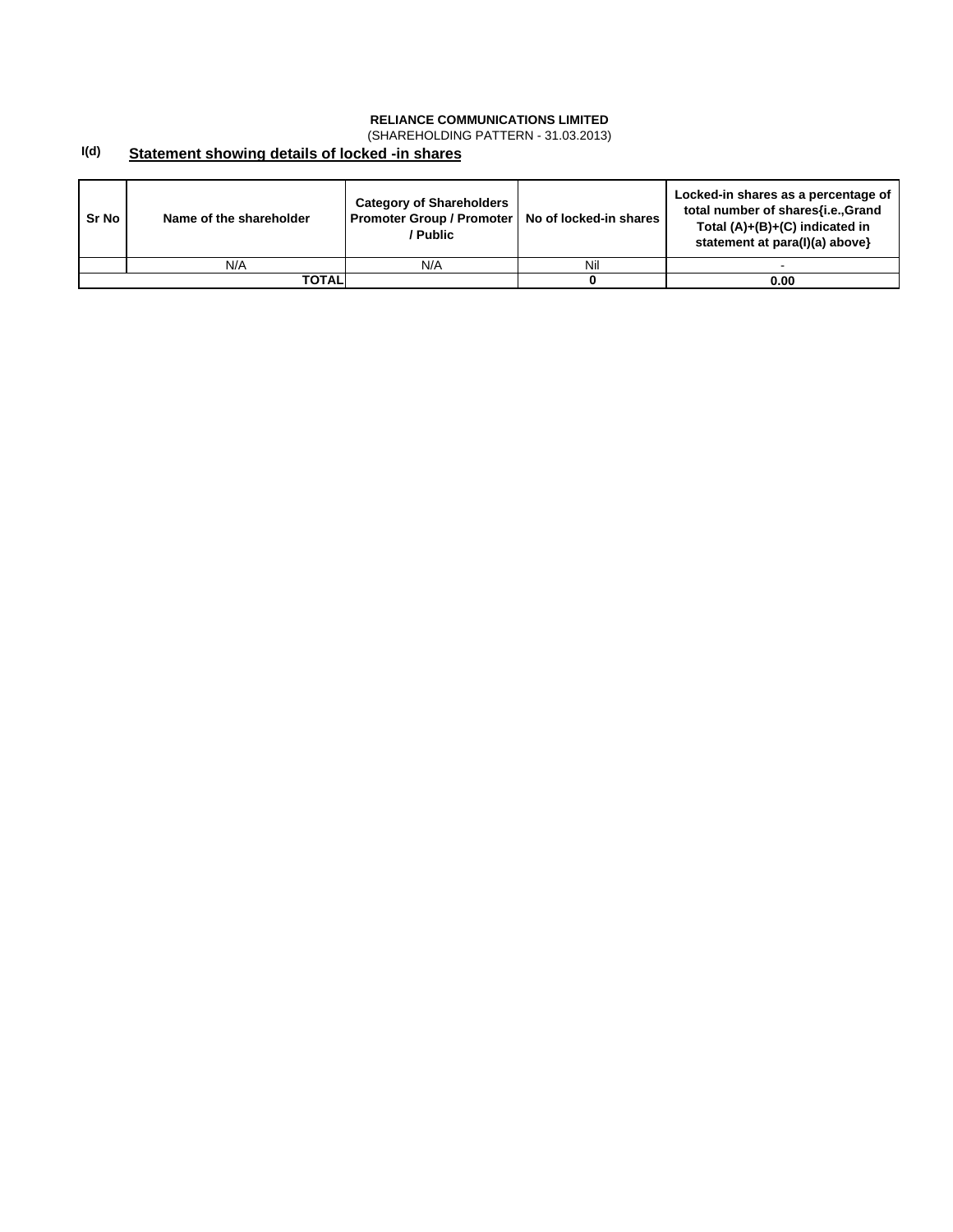(SHAREHOLDING PATTERN - 31.03.2013)

#### **II(a) Statement showing details of Depository Receipts (DRs)**

| Sr Nol | Type of outstanding DR<br>(ADRs, GDRs, SDRs, etc.) | <b>Number of outstanding DRs</b> | No of shares underlying<br>outstanding DRs | <b>Shares underlying outstanding</b><br>DRs as a percentage of total<br>number of shares{i.e., Grand<br>Total (A)+(B)+(C) indicated in<br>statement at para(I)(a) above} |
|--------|----------------------------------------------------|----------------------------------|--------------------------------------------|--------------------------------------------------------------------------------------------------------------------------------------------------------------------------|
|        | <b>GDRs</b>                                        | 5862312                          | 5862312                                    | 0.28                                                                                                                                                                     |
|        |                                                    | <b>TOTAL</b>                     | 5862312                                    | 0.28                                                                                                                                                                     |